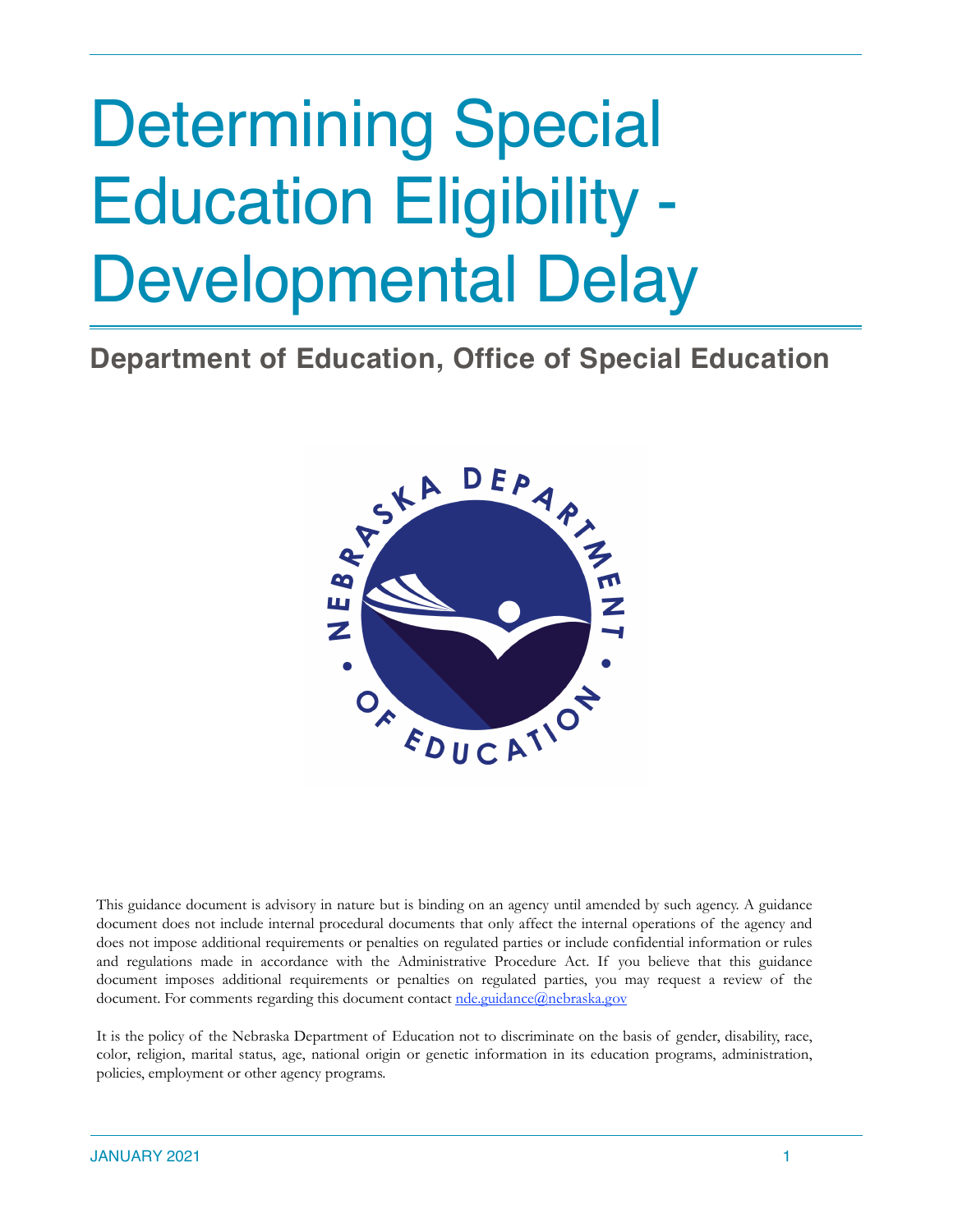# **Introduction**

These eligibility guidelines were written to provide parents, teachers, special education personnel, administrators, and other professionals' information on the identification, verification, and determination of eligibility for special education services for children with a developmental delay.

This category of children has been defined by both federal and state regulations. A three-part eligibility requirement for a child to be identified as a child who is developmentally delayed, is as follows:

- Meet the eligibility criteria (92 NAC 51.006);
- Documentation of adverse effect on educational performance;
- Determination that a need for special education is evident.

# **State Definition**

**Developmental Delay:** To be eligible for special education services in the category of developmental delay, the child shall have significant delay as measured by appropriate diagnostic instruments and procedures in one or more of the following areas and, by reason thereof needs special education and related services: Cognitive development, Physical development, Communication development, Social or Emotional development, Adaptive behavior or skills development, or a diagnosed physical or mental condition that has a high probability of resulting in a substantial delay in function in one or more of such areas.

Developmental delay must be considered as one possible eligibility category for children ages 3 through age four and is a discretionary option for school districts to use for children ages five through the school year in which the child reaches age eight.

A child remains eligible for services under the category of developmental delay through the school year in which the child reaches age five; or through the school year in which the child reaches age eight, if the district uses the discretionary option in 92 NAC 51-006.04E2.

*Both federal and state laws state that the verification of developmental delay can only be used through age eight years. Prior to the child turning eight years old, with the parent's written permission, the IEP Team/MDT*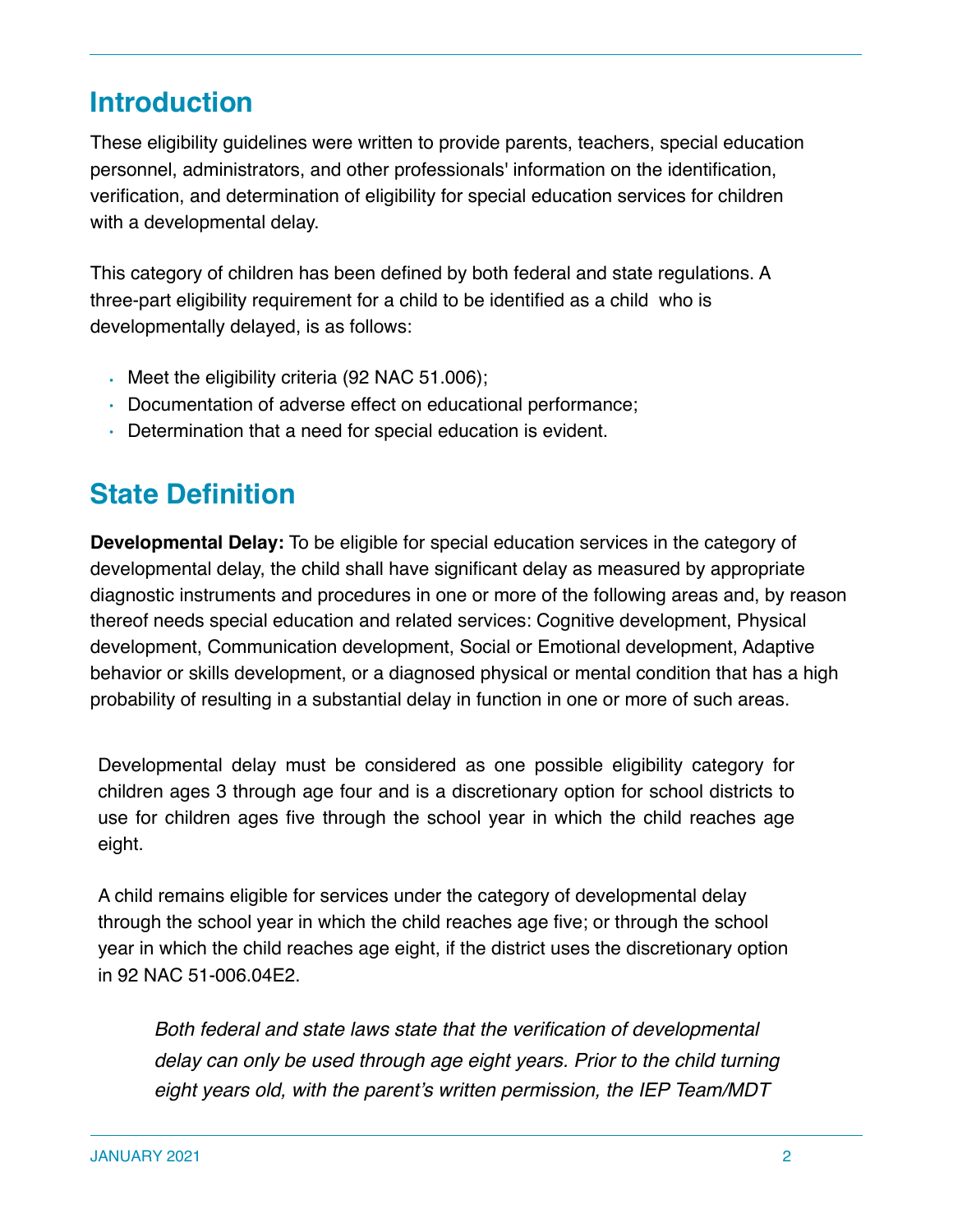*should begin the re-evaluation process to determine if the child meets the guidelines for verification with another disability or is no longer considered a child with a disability.*

# **Section 1: MULTIDISCIPLINARY EVALUATION (MDT) CONSIDERATIONS**

The Multidisciplinary Team (MDT) should include at least:

- The child's parent(s);
- For a school age child, the child's regular teacher(s) or a regular classroom teacher qualified to teach a child of that age;
	- For a child below age five, a teacher qualified to teach a child below age five;
- Qualified professionals knowledgeable about overall child development and the area(s) of concern (cognitive, intellectual, physical, communicative, social/ emotional, and adaptive behavior/skills development);
- A school district administrator or a designated representative; and
- At least one person qualified to conduct individual diagnostic examinations of children in their specific area of training (i.e., school psychologist, speech language pathologist, or other instructional specialist).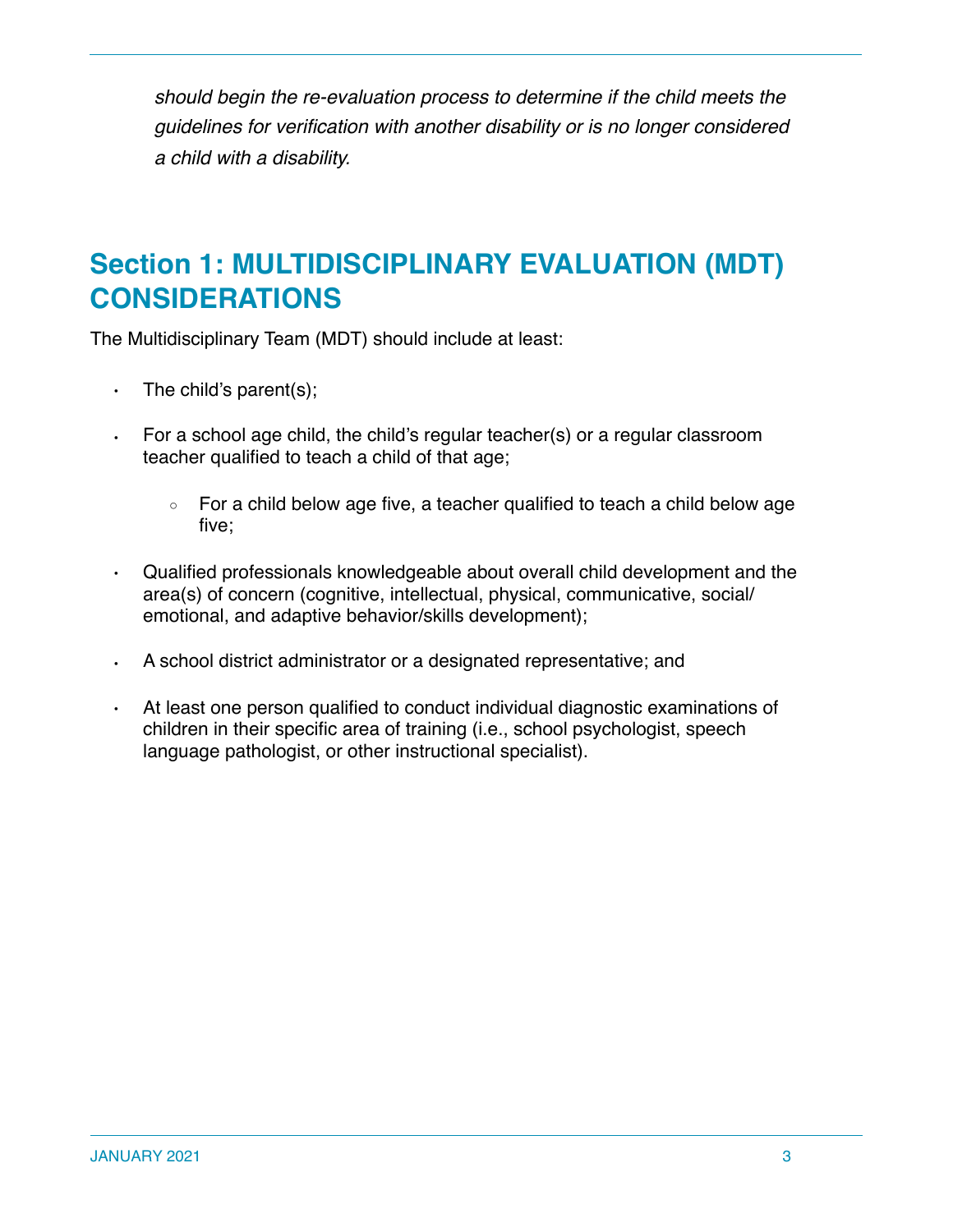# **Section 2: GUIDELINES**

In order for a child to be verified as having a developmental delay, the evaluation should include the analysis and documentation of:

Identification of a diagnosed condition:

Children who are diagnosed as having a physical or mental condition that has as high probability of resulting in a substantial delay in function in one or more areas. Included in this group are children who need special education and related services because of a condition that typically results in developmental delay, even though they may not exhibit a developmental delay at the time of diagnosis.

#### **OR**

A significant delay in the function of one or more of the following areas:

- Cognitive development
- Physical development
- Communicative development
- Social/emotional development
- Adaptive behavior development

#### **OR**

The multidisciplinary team (MDT) which includes the family as participants, shall determine if a child has a significant delay in development using multiple sources of information, which shall include at least the following:

- Information provided by the family;
- Observations of the child;
- Developmental history; and
- Review of records related to the child's current health status and medical history.

A developmental delay is an educational verification and is a term used to facilitate early identification by public school personnel. Educational assessments and evaluations to identify strengths and limitations may include:

- Individual achievement testing
- Reports from parent interviews
- Medical reports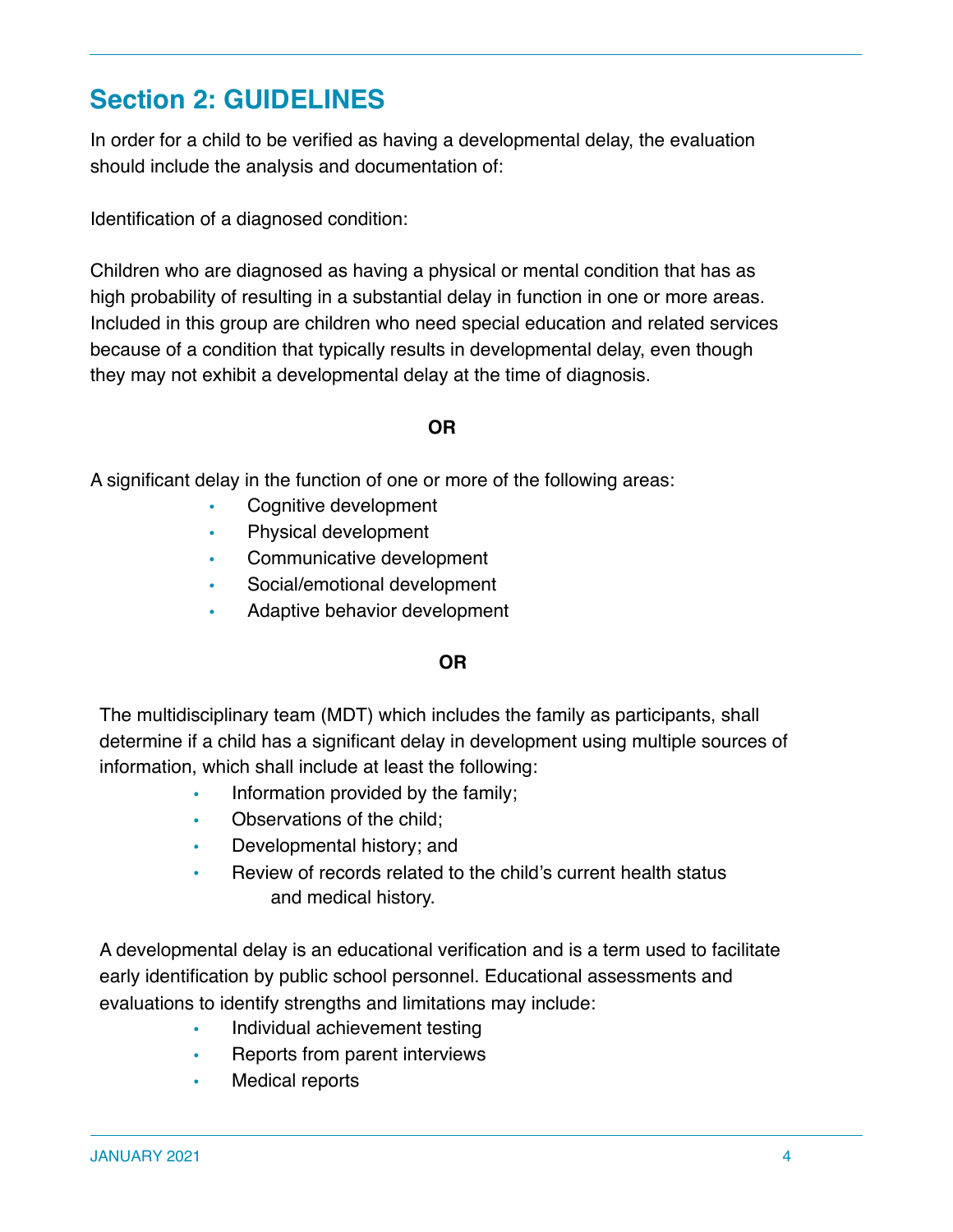- Classroom/preschool assessment data
- Norm-referenced testing
- Criterion-referenced assessment
- State and district-wide assessment
- Curriculum-based assessment
- Observation and analysis of behavior
- Teacher anecdotal records

Parent involvement is of utmost importance in the evaluation process.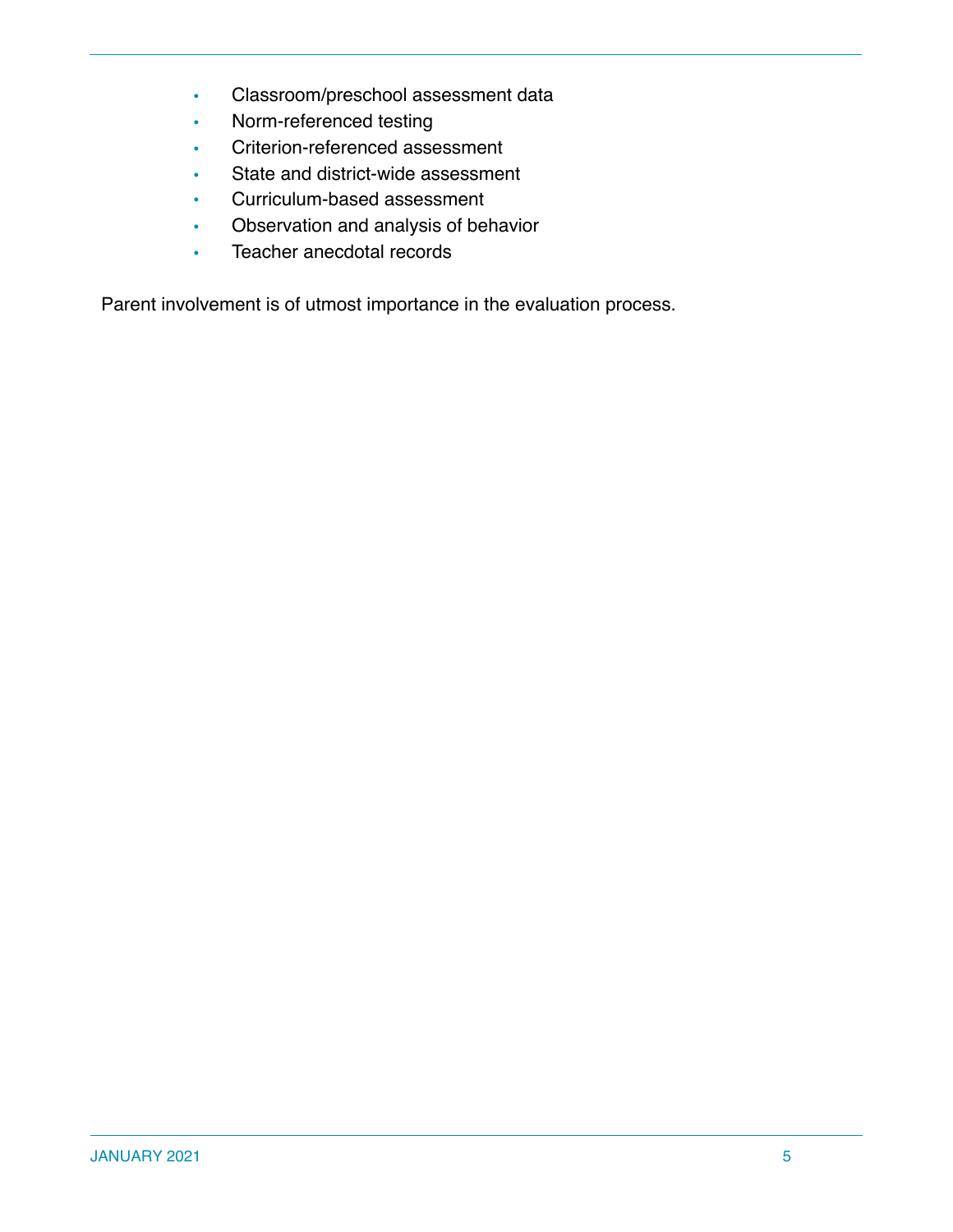# **Section 3: PROCEDURES TO DETERMINE ADVERSE EFFECT ON DEVELOPMENT/EDUCATIONAL PERFORMANCE**

#### **FACTORS TO CONSIDER**

**Many factors must be considered in determining if a developmental delay is present or can be expected to produce significant delays in the child's development or educational performance. The factors may include, but are not limited to:**

- Developmental milestones
- Comprehension and utilization of instructional information
- Consistent generalization of skills
- Fluent communication in the family's native language
- Age-appropriate problem-solving skills when such information is presented in a traditional academic curriculum
- Age of identification
- Current age
- History of cognitive delays
- History of adaptive behavior delays
- History of interventions and response
- Relevant family/medical history
- Current educational placement
- Current levels of performance
- Current language delays in the family's primary language
- Current sensory and motor delays

Psychologists, special education teachers, speech-language pathologists (SLP), and other related service personnel are the primary professionals who can determine how these factors may impact the child. Parents, teachers, care providers, and medical professionals can also provide information important in determining the impact of the developmental delay.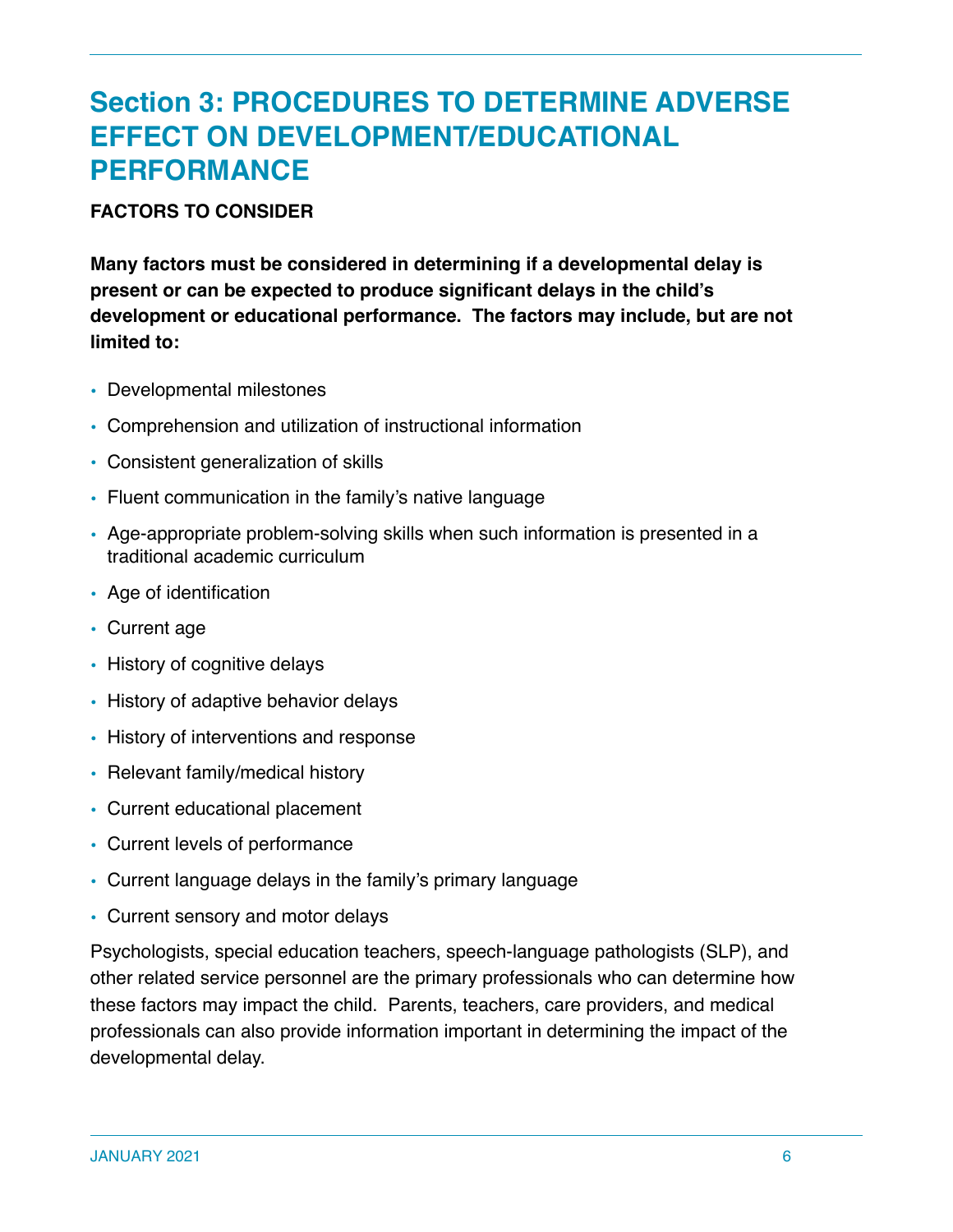The MDT should determine whether the adverse effect on the child's communication, language, sensory-motor, educational performance, or adaptive behavior skills is primarily a result of the developmental delay. In all cases, when making a determination of the adverse effects of the developmental delay, the team should consider the child's age, cognitive abilities, adaptive behavior skills, and current daily living experiences, settings, and opportunities.

The following questions are to guide documentation and determination of whether the disability has an adverse effect on the child's developmental/educational performance:

## **Cognitive Abilities**

How does the child respond to change within the home, childcare, classroom, or school (schedules, teachers, classrooms, etc.)

What is the child's level of attention?

- While interacting with caregivers?
- While playing?
- While completing assignments?
- While listening to directions?

#### What is the child's memory/learning ability?

- Short-term memory?
- Long-term memory?
- Multiple-step directions?
- Following routines?
- Can the child attend to activities long enough to gain meaningful information or pleasure?
- Does the child's attention change notably in different situations?
- How much practice/repetition does the child need?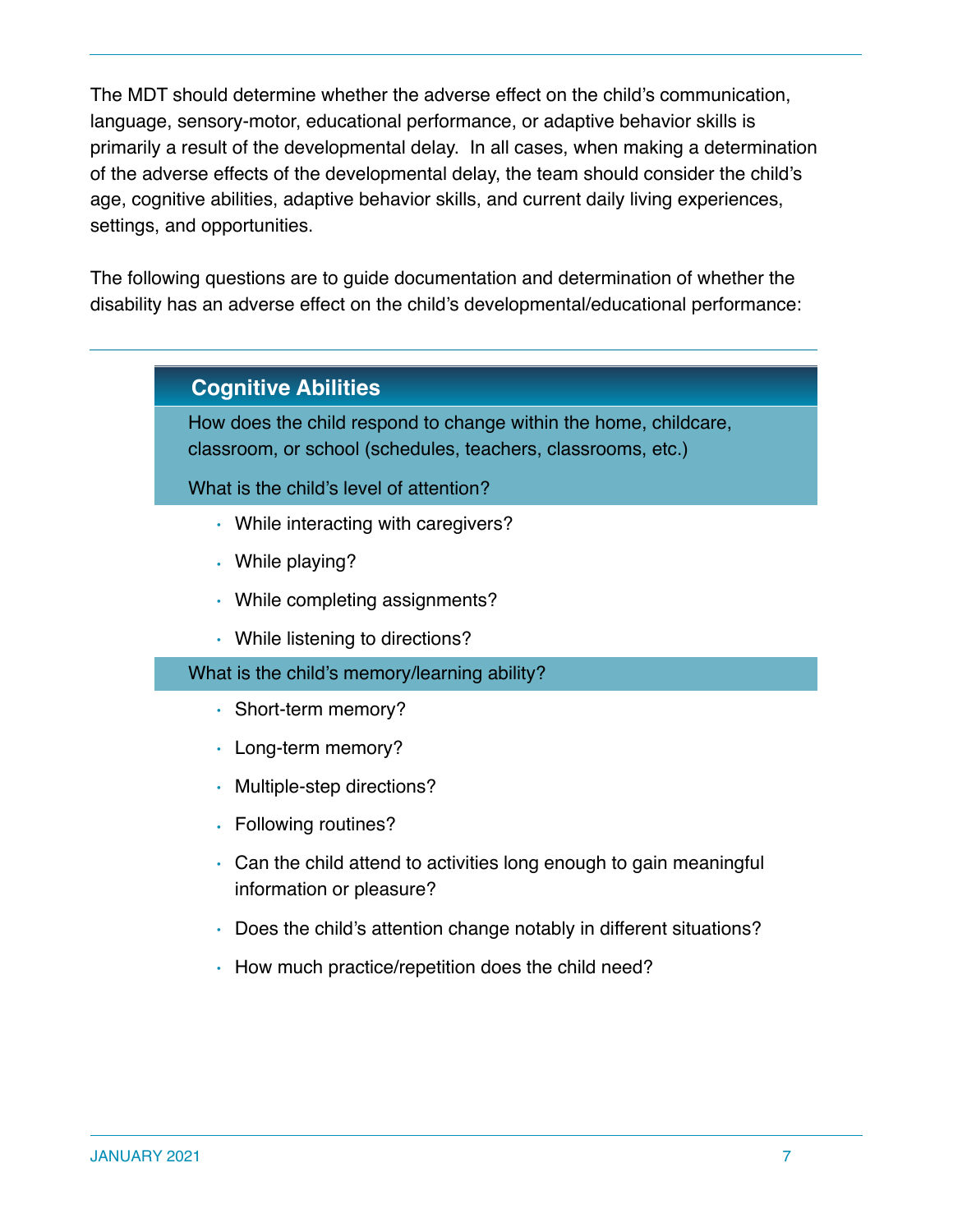#### What are the child's problem-solving abilities?

- Responding to a question?
- Determining how to complete a task?
- Responding to a social situation?
- To solve a problem? or work with others to solve the problem?
- Tries multiple strategies or uses the same one?

What is the child's ability in making judgments?

- Playing safely?
- Responding to questions?
- Determining right from wrong?

What is the child's ability to reason in an abstract manner?

- Understand jokes?
- Literal vs. abstract comprehension?

#### **Academics**

Does the child exhibit appropriate listening comprehension skills?

Does the child use appropriate written expression skills?

Does the child use imitation of others to learn new skills?

Does the child have pre-reading skills or basic reading skills and use them in reading both for instruction and for pleasure?

What is the child's level of reading comprehension and is that level commensurate with his/her age level?

What is the child's math calculation ability and is it commensurate with his/her age level?

Does the child use mathematical reasoning skills appropriate to his/ her age level?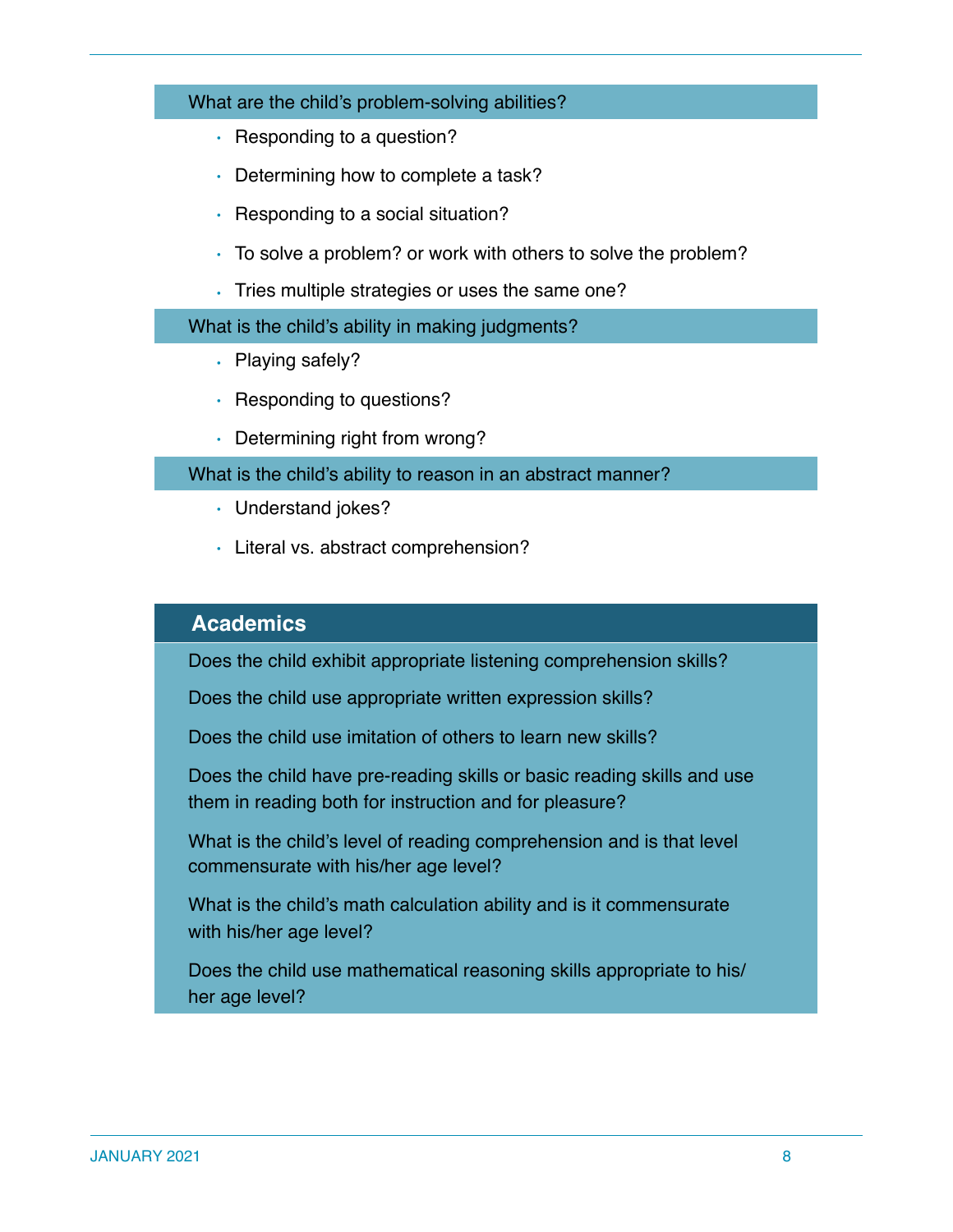#### Is the child's perception of concepts and topics realistic? accurate?

• Does the child have the ability to generalize?

How appropriate is the child's level of meaningful visual perception?

- Differentiate between realism vs. animated?
- Differentiate math symbols?
- Understand graphs and charts?
- Differentiate between letters and words?

How age appropriate is the child's level of meaningful auditory perception?

- Differentiate between environmental sounds?
- Differentiate between levels of sounds?
- Differentiate between voices?
- Differentiate between words?

## **Physical and Motor Abilities**

## **Gross Motor Skills**

What are the child's physical abilities in the following areas?

- Rolling over?
- Crawling?
- Standing?
- Walking?
- Running?
- Jumping?
- Balance?
- Hopping?
- Climbing?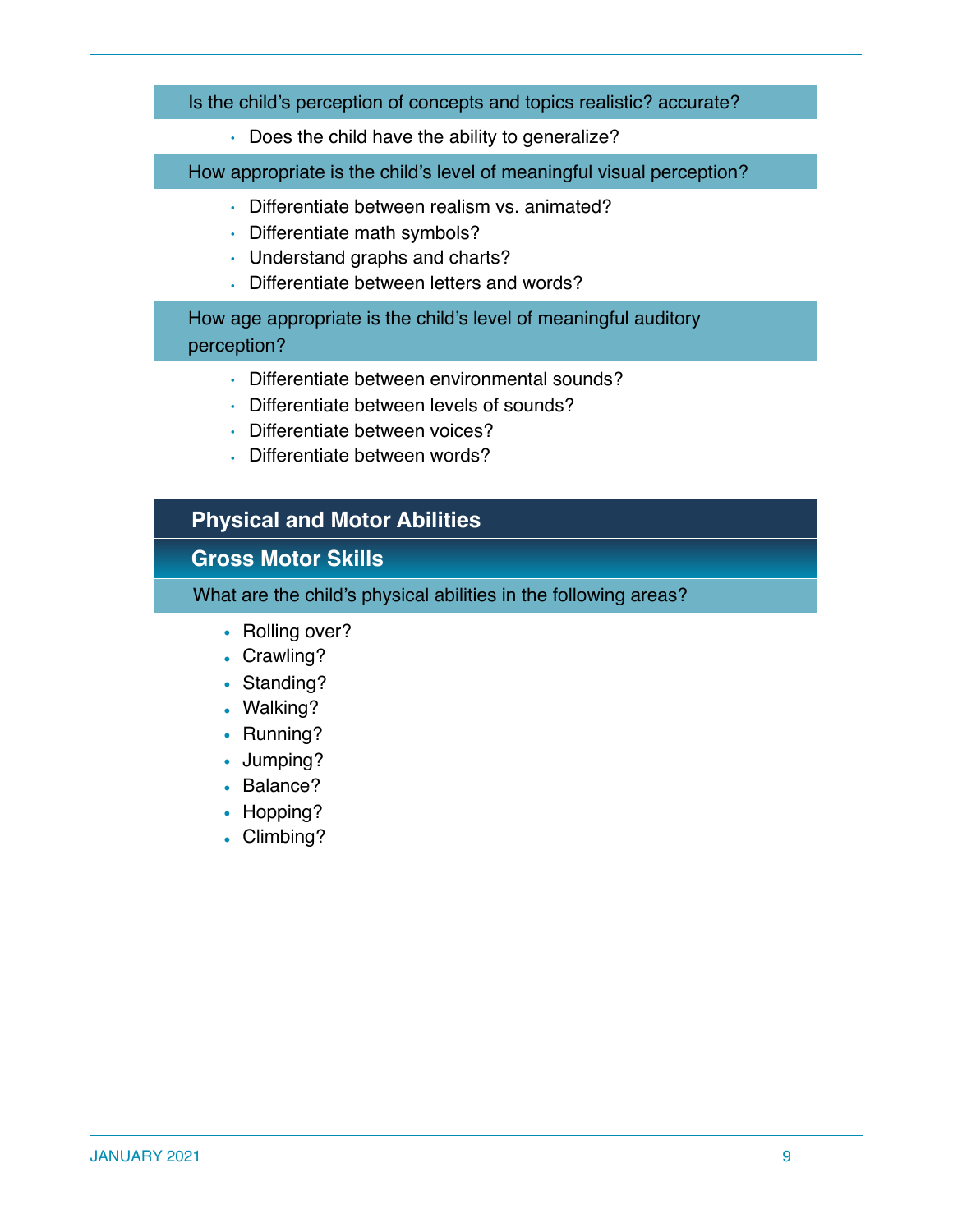## **Fine Motor Skills**

#### What are the child's physical abilities in the following areas?

- Holding and eating with utensils?
- Manipulation of and transfer of small objects?
- Holding and using a crayon, pencil, or marker?
- Using hands together for play or classroom tasks?
- Manage fasteners such as buttons, zippers, etc?
- Cutting with scissors?
- Turns thin pages/Folding paper?
- Picking up a small object from table to floor?

## **Perceptual Skills**

#### What are the child's perceptual abilities in the following areas?

- Copying with crayon, pencil, or marker?
- Putting objects into folders, envelopes, or slots?
- Learning to read?
- Learning to write?
- Completing jigsaw puzzles or other board games?
- Playing games, i.e. four square, jumping, soccer?

#### **Social and Emotional Behaviors**

Does the child initiate play with peers/adults?

- Engage in back and forth play with adult/caregiver?
- Is the child able to take turns?
- Understand rules and how to win/lose in a game?

#### Does the child exhibit difficulties with social relationships?

- When do these difficulties occur, i.e. recess, mealtime, and neighborhood?
- What are some characteristics of these difficult social relationships?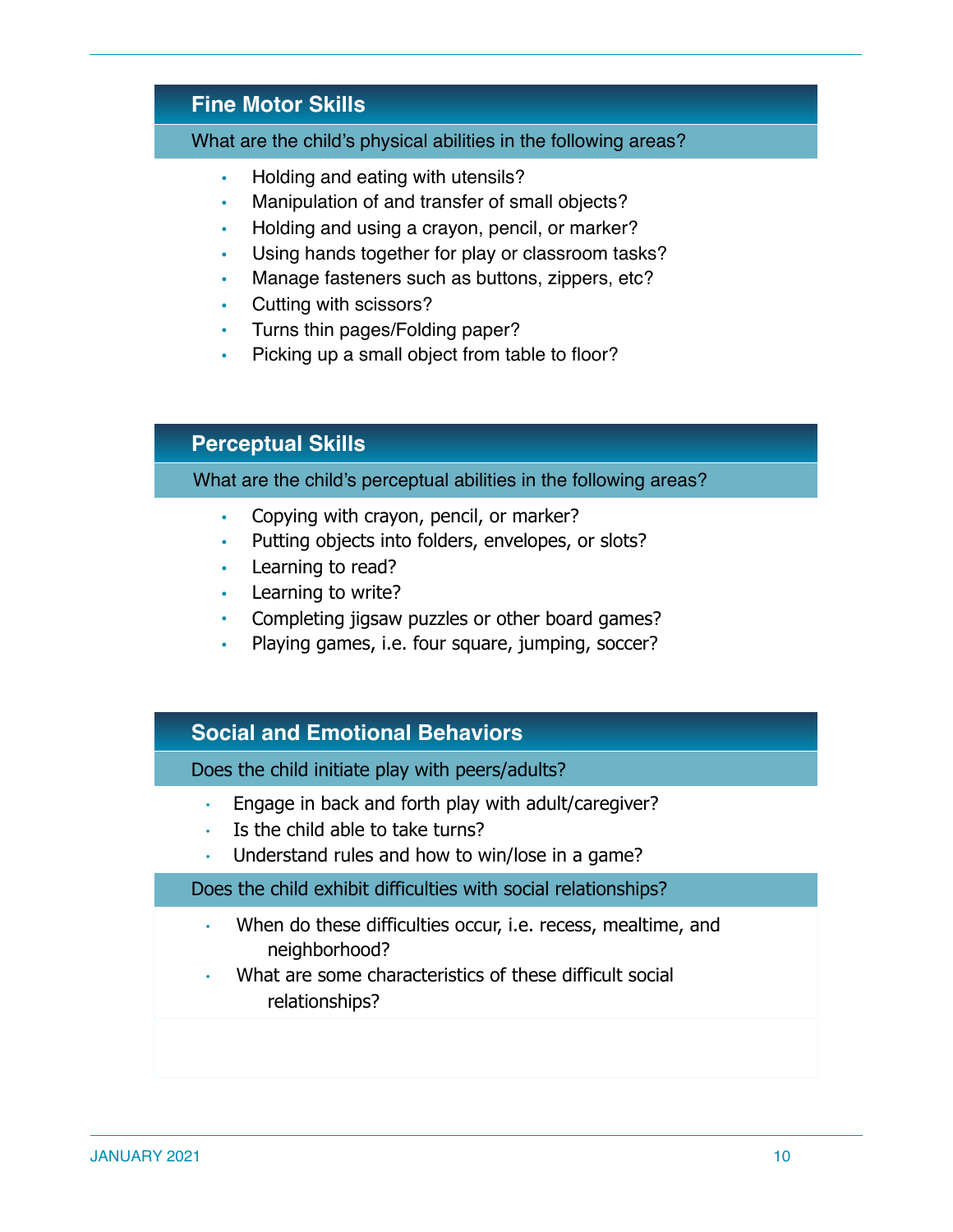|                | What is the child's level of attention to:                                                                                                                                                                                                |
|----------------|-------------------------------------------------------------------------------------------------------------------------------------------------------------------------------------------------------------------------------------------|
| ٠<br>$\bullet$ | Engage in individual play?<br>Engage in parallel or associative play?<br>Know how to enter play with peers?<br>Listen to story/discussion?<br>Follow directions?                                                                          |
|                | Does the child respond in a positive manner to school demands?                                                                                                                                                                            |
| $\bullet$      | Does the child follow simple age-appropriate routines/ rules?<br>Does the child follow rules established for a group of children<br>(playground, school classroom, school building)?<br>Move from one activity to the next independently? |
|                | Does the child become agitated easily?                                                                                                                                                                                                    |
| $\bullet$      | Is the child able to deal with conflict in a positive manner?<br>How does the child exhibit his/her agitation?<br>Is the child friendly with peers and/or adults?                                                                         |
|                | Does the child often express irritability?                                                                                                                                                                                                |
| $\bullet$      | What causes this irritability?<br>Is the child able to move away from the situation that is causing<br>the irritability?<br>How does the child exhibit his/her irritability?                                                              |
|                | Does the child display aggression?                                                                                                                                                                                                        |
|                | In what ways does the child display aggression, i.e., physical,<br>verbal, etc.?<br>What causes the child to display aggression?<br>Is the child able to calm him/herself after an aggressive act?                                        |
|                | Does the child exhibit an attitude of apathy in certain situations,<br>events, etc.?                                                                                                                                                      |
|                | Under what circumstances does the child exhibit an attitude of<br>apathy?<br>Is the child able to become motivated in the same situation that<br>has contributed to the attitude of apathy?                                               |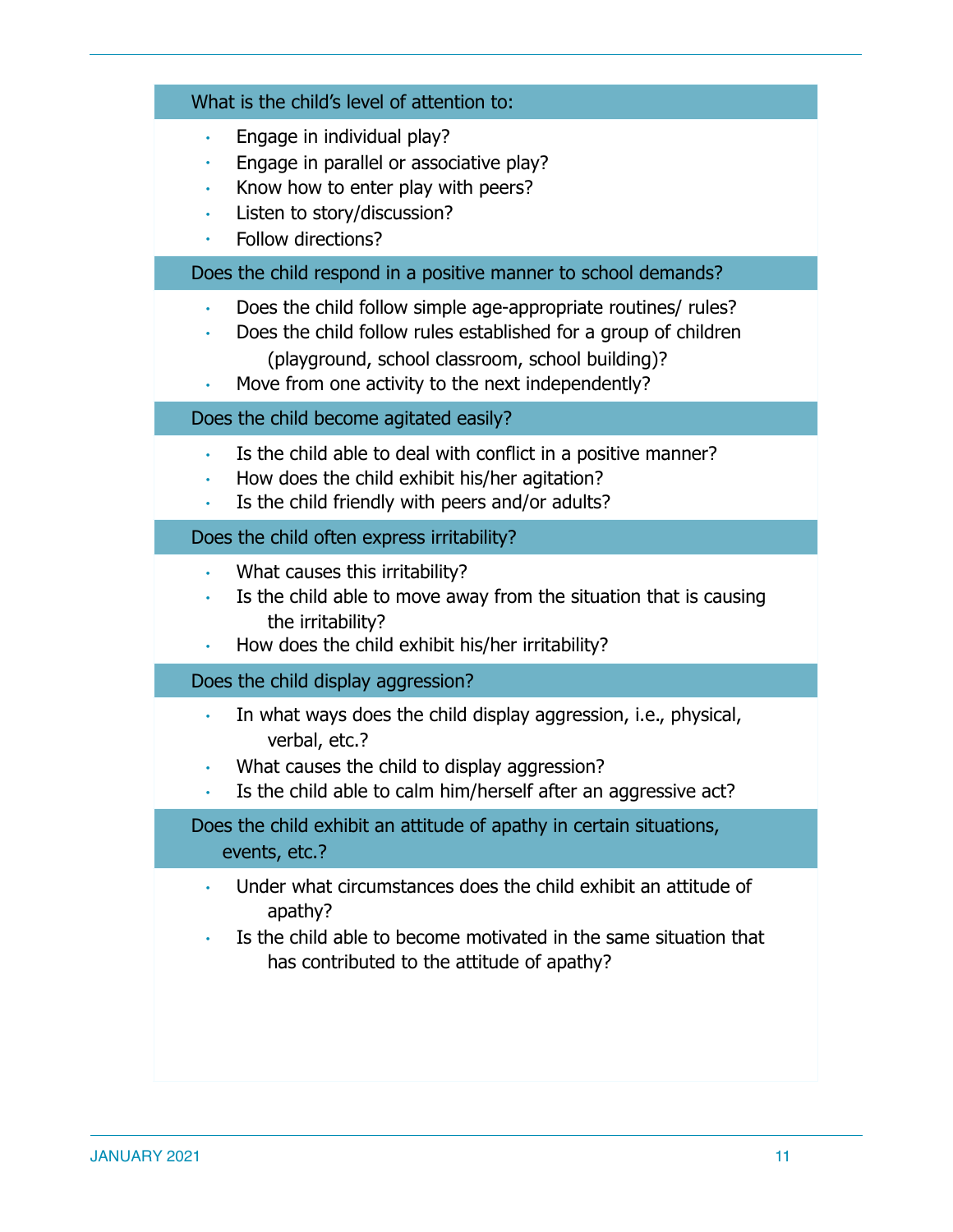| Does the child exhibit insight in particular situations?                                                                                                                                                                                                                                                                                  |  |
|-------------------------------------------------------------------------------------------------------------------------------------------------------------------------------------------------------------------------------------------------------------------------------------------------------------------------------------------|--|
| Are these situations social situations that involve either another<br>$\bullet$<br>child or an adult?<br>In what ways does the child exhibit this insight or lack of<br>$\bullet$<br>insight?<br>Does the child express empathy when another child is hurt or<br>$\bullet$<br>sad?                                                        |  |
| Does the child exhibit impulsivity?                                                                                                                                                                                                                                                                                                       |  |
| How often does the child exhibit impulsivity?<br>$\bullet$<br>Are there particular situations (during meals, play, preparation<br>$\bullet$<br>for another activity, etc.) in which the child exhibits<br>impulsivity?activity, etc.) in which the child exhibits<br>impulsivity?                                                         |  |
| Does the child exhibit positive self-control/regulation?                                                                                                                                                                                                                                                                                  |  |
| . How does the child exhibit positive self-control or regulation?<br>• Does the child exhibit poor emotional control?<br>• What are some characteristics of the child's poor<br>emotional control (crying, shouting, yelling,<br>hiding, etc.)?<br>Are there particular situations in which the child exhibits<br>poor emotional control? |  |
| Does the child exhibit depression and withdrawal?                                                                                                                                                                                                                                                                                         |  |
| • In what ways does the child exhibit depression and<br>withdrawal, i.e., refusing to participate, crying, hiding                                                                                                                                                                                                                         |  |

- from others, refusal to work on assignments?
- Are there particular situations in which the child exhibits depression and withdrawal?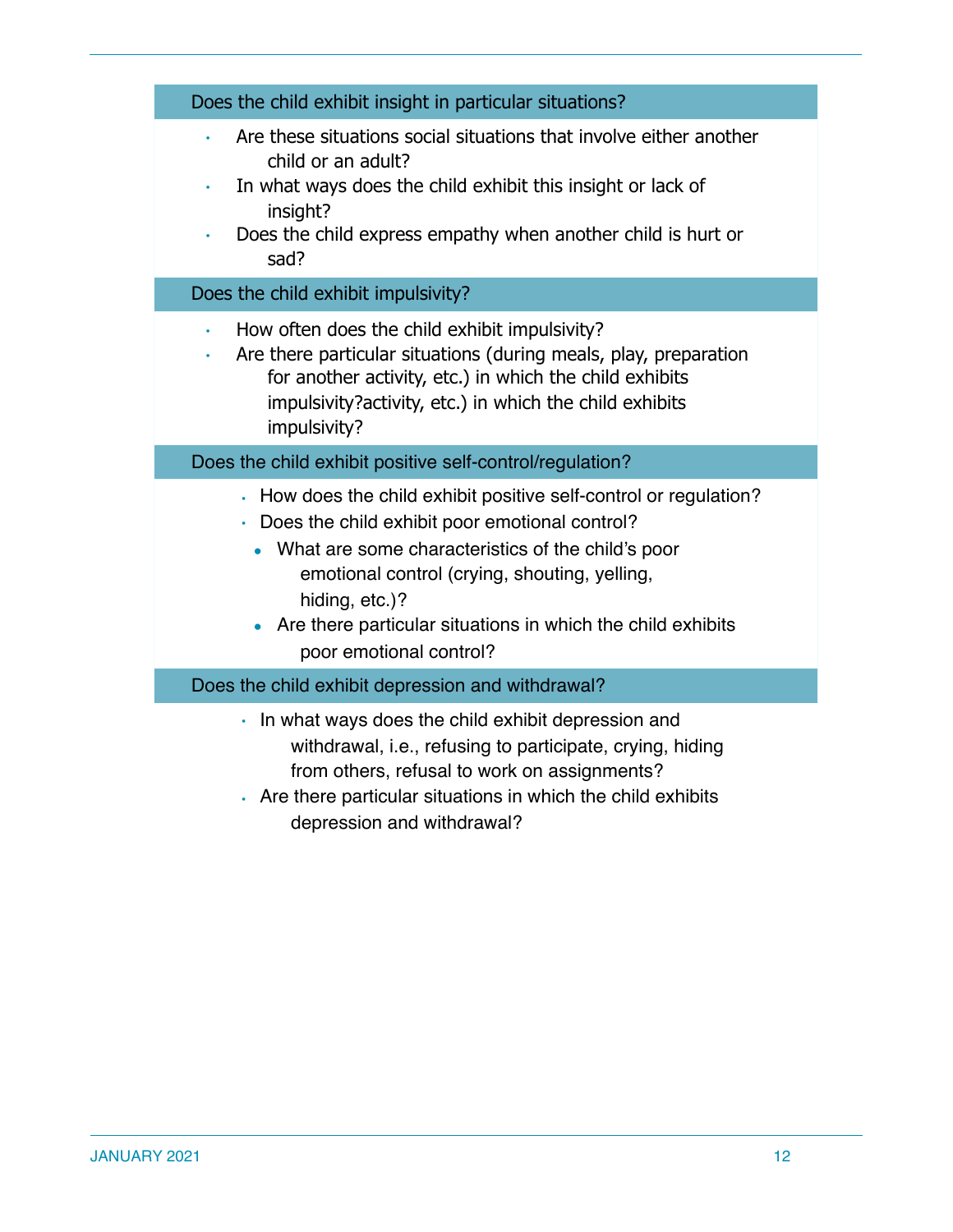# **Communication Abilities**

What is the child's ability to communicate in his/her primary language;

What is the child's ability to communicate in English?

- Use vocabulary appropriate to his/her age/grade level?
- Uses gestures and eye contact to express self or augment verbal communication?
- Express needs and wants?
- Follow simple commands?

### What is the child's ability to initiate age-appropriate interaction or conversation with others?

• How does the child prompt communication interactions?

#### Can the child engage in a shared conversation?

- Does the child only ask and answer questions or does he/ she contribute to conversations?
- Can the child maintain a conversation by adding related information?
- Can the child stay on topic?
- What is the child's ability to generalize word meaning?
- Can the child appropriately transition to a new topic?
- Can the child initiate and terminate a conversation?
- Can the child understand and respond to communication signals (vocal and/or body language) by multiple communication partner(s)?
- Does the child ask questions at the appropriate times?
- Can the child request clarification?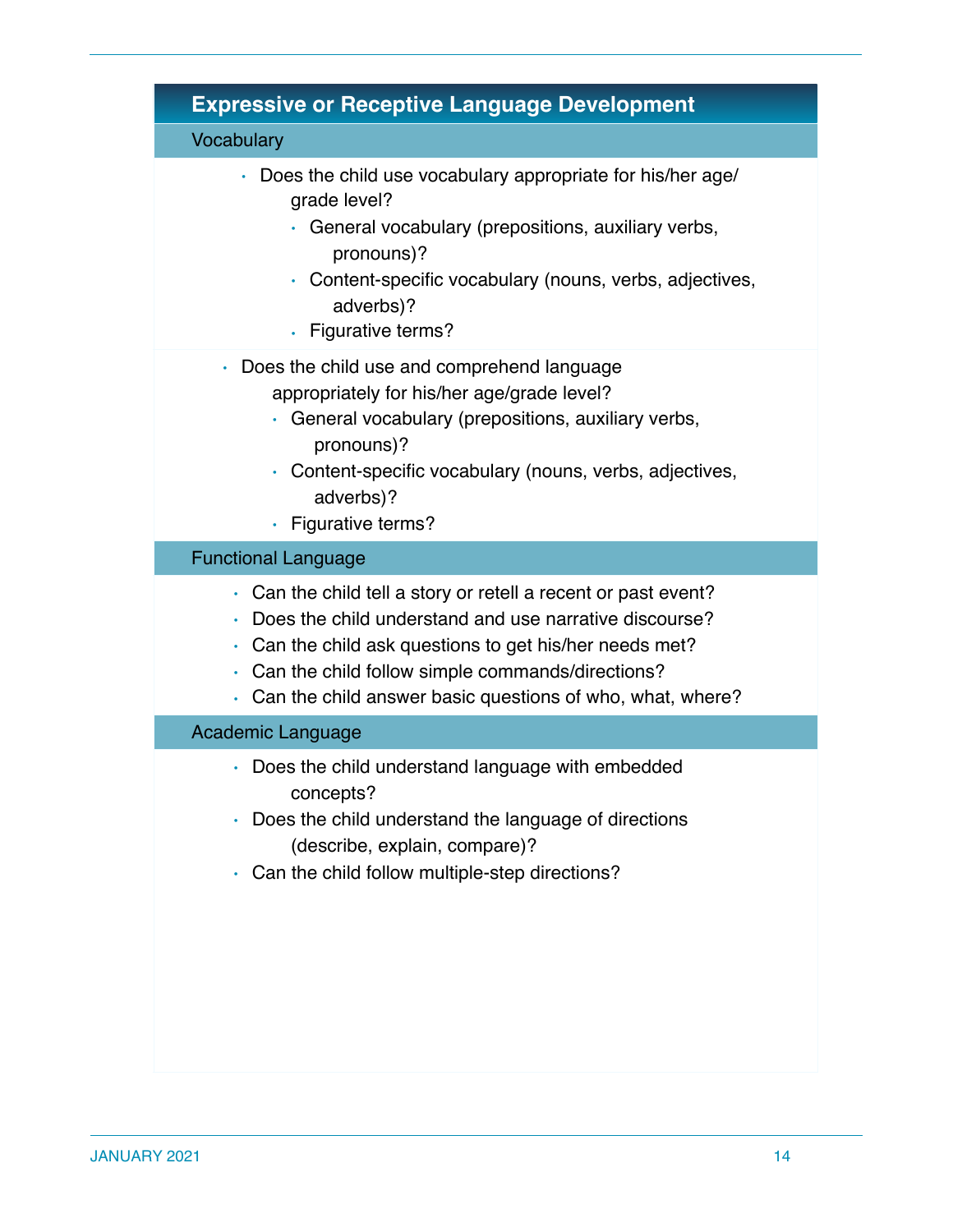|           | <b>Speech Reception or Production</b>                                                                                                                                                                                                                                                                                                                                                                                                                                                 |
|-----------|---------------------------------------------------------------------------------------------------------------------------------------------------------------------------------------------------------------------------------------------------------------------------------------------------------------------------------------------------------------------------------------------------------------------------------------------------------------------------------------|
| Reception |                                                                                                                                                                                                                                                                                                                                                                                                                                                                                       |
|           | Does the child have phonemic/phonological awareness?<br>• Does the child have the ability to process individual sounds?                                                                                                                                                                                                                                                                                                                                                               |
|           | <b>Production/Articulation</b>                                                                                                                                                                                                                                                                                                                                                                                                                                                        |
| $\bullet$ | • Does the child use speech that is intelligible to an unfamiliar<br>listener?<br>Does the child use appropriate prosodic features in:<br>Inflection?<br>$\bullet$<br>Rate?<br>$\bullet$<br>Pitch?<br>$\bullet$<br>· Fluency/rhythm?<br>· Volume?<br>• Does the child have oral-motor problems?<br>• Is the child's sound (quality, quantity) production age-<br>appropriate?<br>. Does the child have clear speech?<br>Does the child have difficulty pronouncing particular sounds? |
|           | <b>Adaptive Skills</b>                                                                                                                                                                                                                                                                                                                                                                                                                                                                |
|           | • What is the child's ability to dress, feed, and bathe? Are<br>these skills age-appropriate?<br>• What is the child's participation level in and use of community<br>resources?<br>What is the child's ability to initiate and complete familiar tasks at<br>home and at school?<br>• What is the child's ability to participate in recreation/leisure<br>activities?                                                                                                                |
|           | Does the child meet the developmental milestones for his/her<br>particular age?                                                                                                                                                                                                                                                                                                                                                                                                       |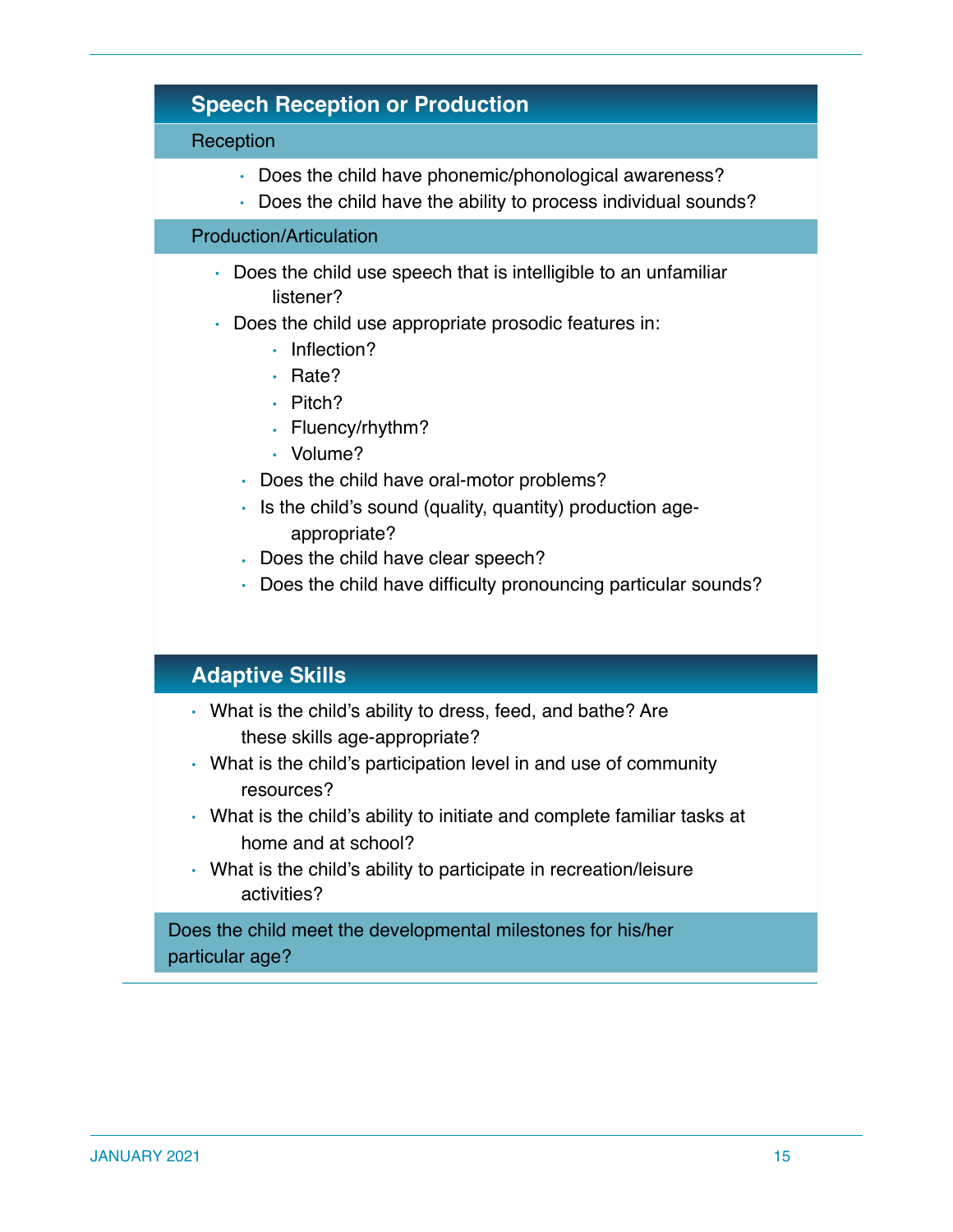# **Section 4:FREQUENTLY ASKED QUESTIONS**

#### **1. What is Intelligence?**

Intelligence refers to a general mental capability. It involves the ability to reason, plan, solve problems, think abstractly, comprehend complex ideas, learn quickly, and learn from experience. Although not perfect, intelligence is represented by Intelligent Quotient (IQ) scores obtained from standardized tests given by a trained professional. (AAMR). [www.aamr.org](http://www.aamr.org/)

#### **2. What is Adaptive Behavior?**

Adaptive behavior is the collection of conceptual, social, and practical skills that people have learned so they can function in their everyday lives. Significant limitations in adaptive behavior impact a person's daily life and affect the ability to respond to a particular situation or to the environment. Limitations in adaptive behavior can be determined by using standardized tests that are normed on the general population including people with disabilities and people without disabilities. Examples of specific Adaptive Behavior skills include:

- Conceptual skills: receptive and expressive language, reading and writing, money concepts, self-directions.
- Social skills: interpersonal, responsibility, self-esteem, gullibility (likelihood of being tricked or manipulated), naiveté, follows rules, obeys laws, avoids victimization.
- Practical skills: personal activities of daily living such as eating, dressing, mobility, and toileting, instrumental activities of daily living such as preparing meals, taking medication, using the telephone, managing money, using transportation, and doing housekeeping activities; occupational skills, maintaining a safe environment. (AAMR) [www.aarm.org](http://www.aarm.org/)

## **3. Is a medical diagnosis required in order for a child to be verified as a child with a developmental delay?**

No, not usually. If the child is born with a condition that has a high probability to result in developmental delays, i.e. Down Syndrome, a physician's report regarding that condition will be required as a part of the Multidisciplinary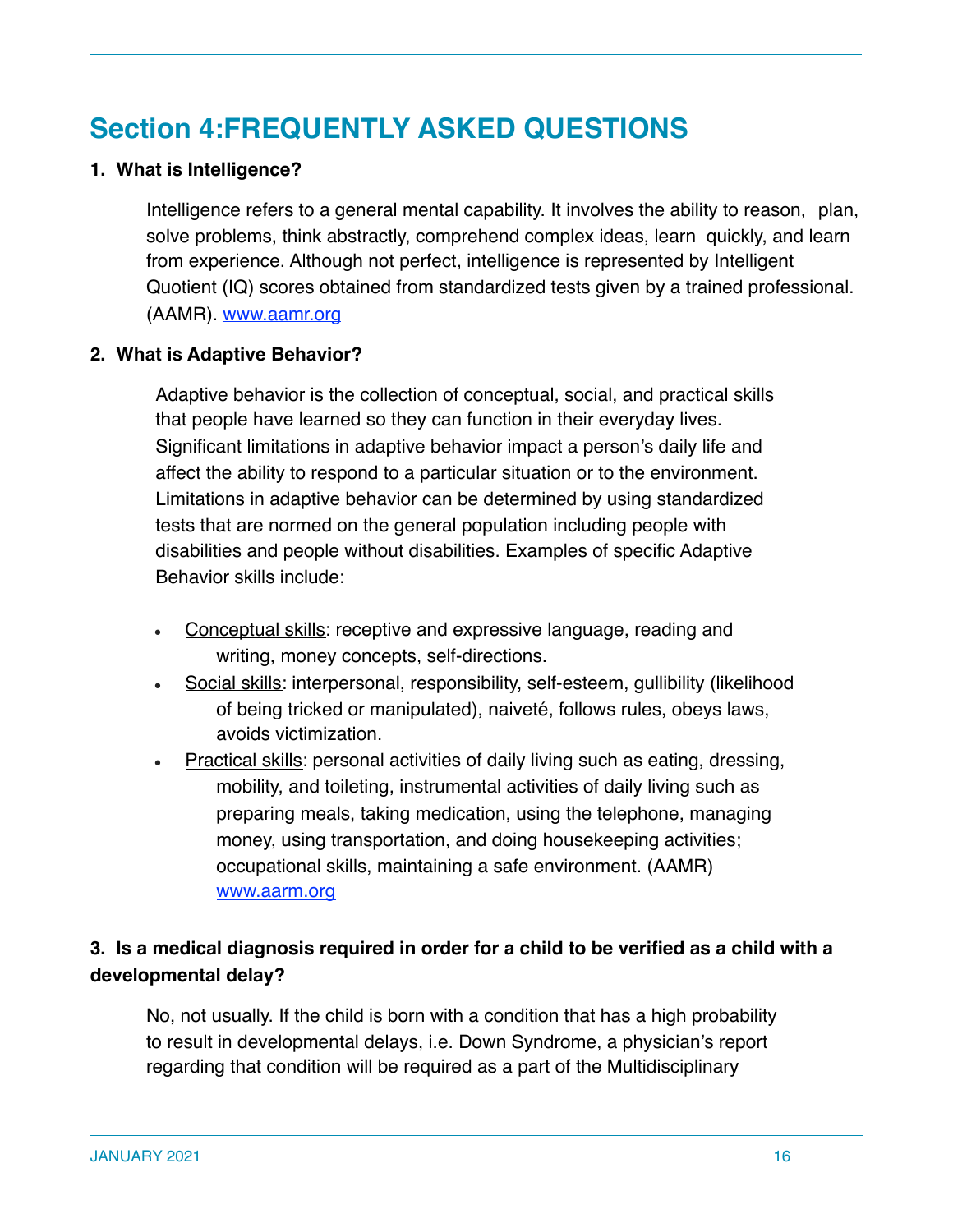Evaluation Team (MDT) process. In addition, if the child does not have a known medical condition but is experiencing developmental delays, the MDT may request any relevant medical information from the child's physician with the parent's written permission.

## **4. If the child has not made progress by age nine, can the MDT continue to use the verification of developmental delay?**

No. Both federal and state laws state that the verification of developmental delay can only be used through age eight years. Therefore, before the child reaches age nine years, the IEP team should review the IEP and determine if there continue continues to be areas of concern. If so, with the parent's written permission, the IEP Team/MDT should begin the re-evaluation process to determine if the child meets the guidelines for verification with another disability